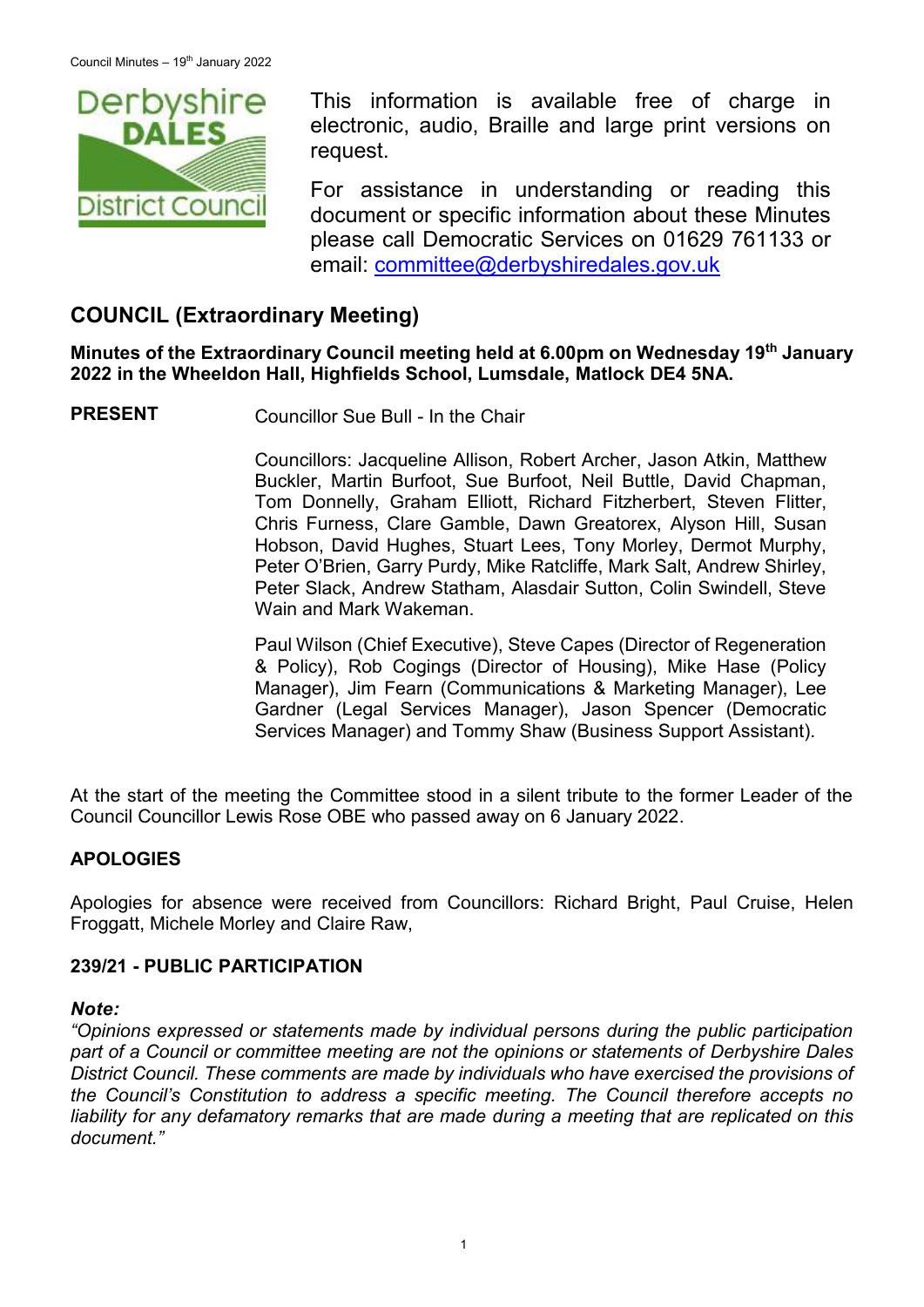# **Item 4 – DERBYSHIRE DALES LOCAL PLAN REVIEW**

The following questions and statements were submitted in writing:

# **STATEMENT and QUESTION from Mr Peter Dobbs, Ashbourne Local Resident**

*"The existing Local Plan does mention air pollution and how planning decisions should bear in mind their impact on air quality. However I would contend the guidance in PD9 is vague and*  perhaps less able to protect the health of residents than policy NBE15 from the 2007 plan that it replaced. Since the current Local Plan was written, the government has published revised *guidance on "how planning can take account of the impact of new development on air quality." In particular it says "All development plans can influence air quality in a number of ways, for example through what development is proposed and where, and the provision made for sustainable transport. Consideration of air quality issues at the plan-making stage can ensure a strategic approach to air quality and help secure net improvements in overall air quality where possible. It is important to take into account air quality management areas, ……. where there could be specific requirements or limitations on new development because of air quality."\* With this in mind it is disappointing to note that there is no planned revision of the section on air quality (which is bundled with a section on unstable land) yet since the Plan was adopted there has*  been an AQMA declared in Ashbourne and other areas have worryingly high levels of the *pollutant nitrogen oxide, with some pollutants like particulates not being measured at all.* 

*Question; May I ask why a revision of this section of the Plan (PD9) was thought unnecessary?"*

## **RESPONSE:**

**The primary aim of the Derbyshire Dales Local Plan is to ensure that the District Council sets out a framework for decisions on the use and development of land that seek to achieve sustainable development. The policies and proposals in the adopted Derbyshire Dales Local Plan seek to achieve this and were subject to independent scrutiny by a Planning Inspector in 2017 and found to be fit for purpose at that time.**

**As the report to Council sets out the District Council is required to complete a review of the Derbyshire Dales Local Plan by December 2022. The purpose of the report is to set out where it is considered changes in principle should be undertaken, and for Members to approve further work on more detailed changes to the policies and proposals in the Local Plan.**

## **240/21 - INTERESTS**

No interests were declared.

## **241/21 – DERBYSHIRE DALES LOCAL PLAN REVIEW (ITEM 4)**

The council received a report which outlined the work undertaken in respect of the review of the previously adopted Derbyshire Dales Local Plan. The report advised Members of aspects of the adopted Derbyshire Dales Local Plan that were considered necessary to modify, taking account of an updated evidence base, updated guidance in the National Planning Policy Framework (NPPF) and the National Planning Practice Guidance. A timeline was also presented which outlined the next stages of the review process.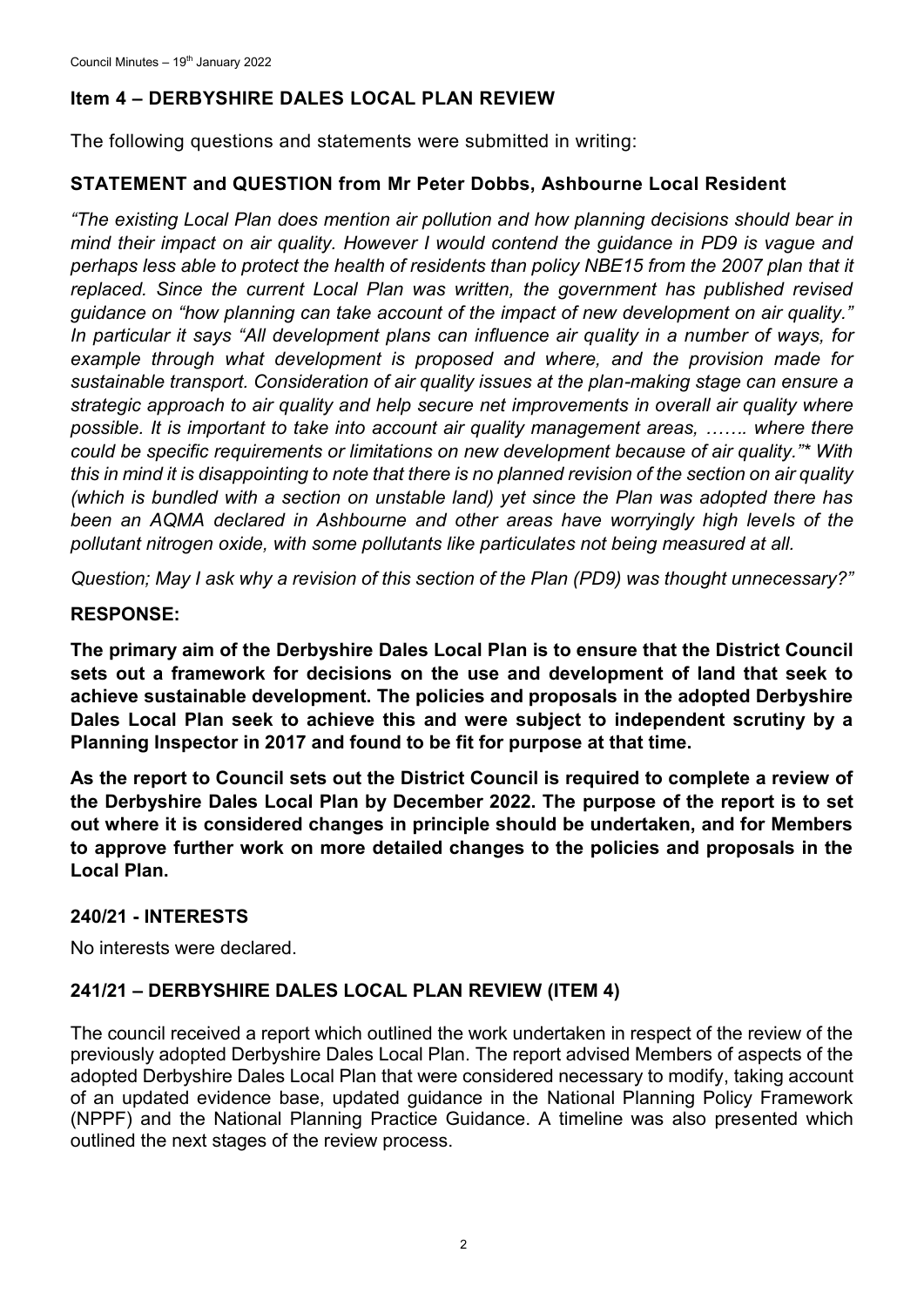It was moved by Councillor Garry Purdy, seconded by Councillor Jason Atkin and

#### **RESOLVED**

- 1. That the extent of work undertaken on the statutory review of the adopted Derbyshire Dales Local Plan be noted.
- 2. That those aspects of the Derbyshire Dales Local Plan set out in Appendix 1 of the report which were considered necessary to be modified be approved, as a basis for further more detailed work.
- 3. That the detailed further work on those aspects of the adopted Derbyshire Dales Local Plan identified in Appendix 1 be subject to scrutiny by the Local Plan Working Group prior to further reports to future meetings of council.
- 4. That for the purposes of Regulation 10A of the Town and Country Planning (Local Planning) (England) Regulations 2012 the review of the Derbyshire Dales Local Plan be determined as having been completed.
- 5. That the timetable for the ongoing modification of the Derbyshire Dales Local Plan as set out in Paragraph 3.10 be approved.

## **Voting:**

| For               | 28 |
|-------------------|----|
| <b>Against</b>    |    |
| <b>Abstention</b> | 4  |

The Chairman declared the motion **CARRIED**.

Councillor Robert Archer arrived at 6.10pm during consideration of this item.

## **242/21 – RURAL AREA DESIGNATION – S157 HOUSING ACT 1985 (ITEM 5)**

The Council considered a report which sought Member approval for an application to be submitted to the Secretary of State for Rural Area Designation under s157 of the Housing Act 1985.

The report detailed the concept of First Homes Exception Sites, as a consequence of the previously introduced First Homes Scheme. These were described as housing developments which come forward outside of local or neighbourhood plan allocations to deliver affordable housing. The report also explained that First Homes Exceptions sites cannot come forward in areas designated as rural areas, as defined in Annex 2 of the National Planning Policy **Framework** 

It was therefore recommended to submit an application to the Secretary of State, to designate all areas that meet the criteria as Rural Areas under s157 of the Housing Act 1985. This was recommended in order to remove the potential for more speculative sites coming forward as First Home Exception sites, and thereby maintain the District Councils approach to providing affordable housing through Registered Providers either for affordable rent, social rent or shared ownership.

There was a discussion on whether the village of Tansley should be included in the application and noted that Tansley Parish Council would be will to assist in providing information to justify its inclusion.